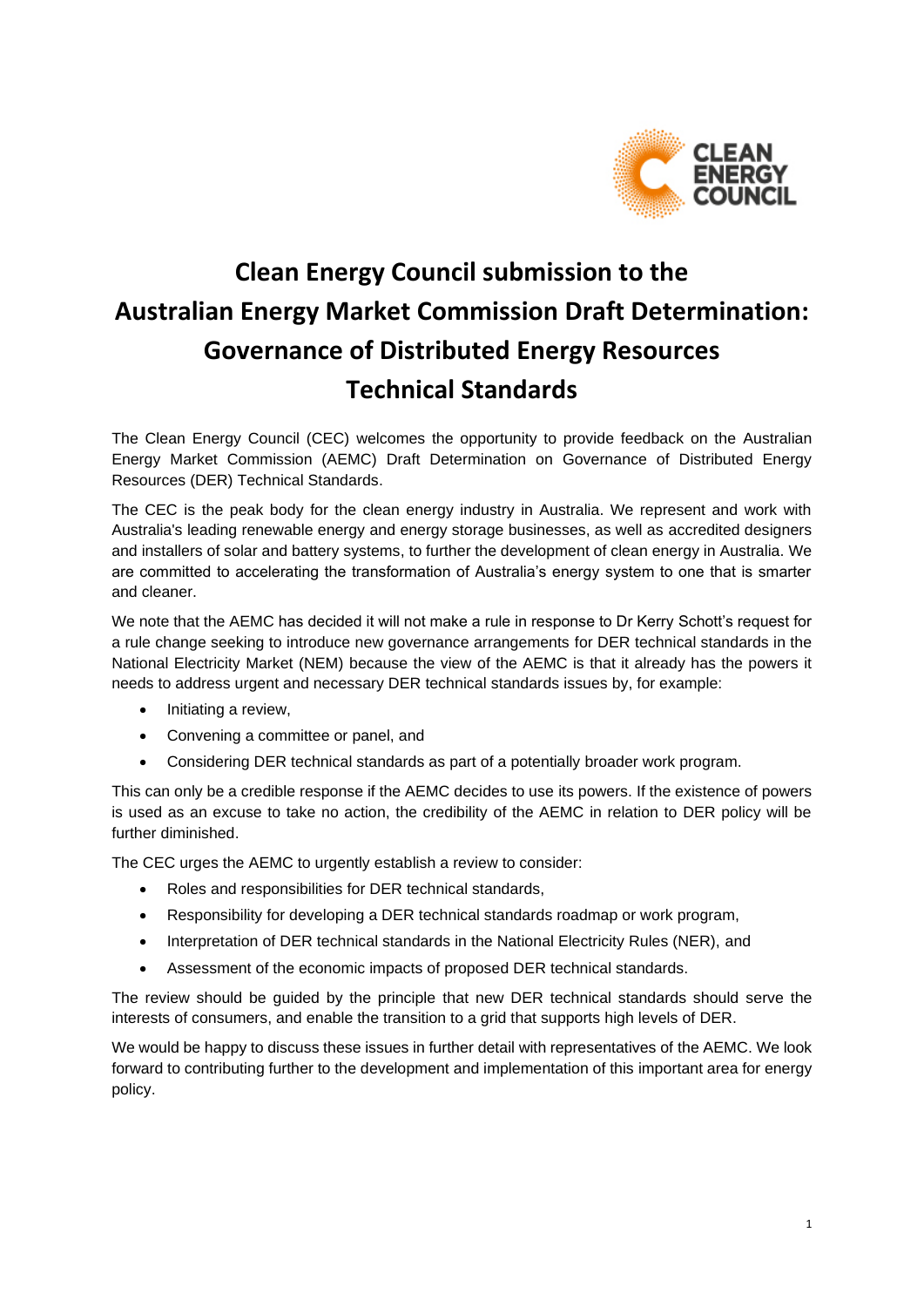## **1. What the AEMC should review**

The AEMC should review the following areas:

- Roles and responsibilities for DER technical standards,
- Responsibility for developing a DER technical standards roadmap,
- Interpretations of DER technical standards in the NER, and
- Assessment of the economic impacts of proposed DER technical standards.

#### Roles and responsibilities

Even though the AEMC does not have the power to determine the role of jurisdictional governments in setting DER technical standards, a review of the roles and responsibilities of policy makers and regulators of DER would be extremely beneficial in identifying the gaps and providing clear guidance as to the roles of the AEMC, the Australian Energy Market Operator (AEMO), the Energy Security Board (ESB), the Australian Energy Regulator (AER), the Clean Energy Regulator (CER), the Australian Renewable Energy Agency (ARENA) Distributed Energy Integration Program (DEIP), jurisdictional governments, the Electrical Regulatory Authorities Council (ERAC), Standards Australia and DNSPs.

Setting aside for the time being who should ideally be responsible for what, it would be helpful if the main policy makers and regulators could just agree on who is supposed to be responsible for what under the current framework. There are too many instances of duplication in the framework. Dabbling by multiple policy makers is a recipe for chaos, confusion, and unnecessary costs for consumers.

#### Developing a DER technical standards roadmap or work program

The AEMC review should decide whether it has a role in developing a DER technical standards roadmap or work program. The review should decide that either the AEMC has this role, or it does not. Leaving open the question of whether it might have a role in future is unhelpful.

### Interpretations of DER technical standards in the NER

Problems arise when DER technical standards are interpreted differently. It is unclear which body has the authority to interpret how DER technical standards should be applied. The lack of clarity leads to decisions and disputes being pushed down to a low level, down to the level of electrical inspectors.

There needs to be a way to resolve genuine disagreements in interpretation. Sometimes standards are ambiguous and there can be several valid interpretations. This is especially problematic when electrical inspectors make differing interpretations.

The AEMC should establish a process for publication of its interpretation of the DER technical standards that appear in the NER. Even if the AEMC interpretation would not be binding upon jurisdictions, it would be immensely helpful to have a process for publication of an authoritative interpretation.

### Assessment of the economic impacts of proposed DER technical standards

Electrical regulation is one of the few areas where new regulations are introduced without assessment of costs and benefits, impacts on business, and impacts on customers. This arises from a regulatory system whereby jurisdictional legislation refers to the AS/NZS 3000 standard, which itself refers to other standards, such as AS/NZS 4777. This means that when Standards Australia modifies standards, the new standard has the force of legislation and does not need to be assessed for its costs and benefits. This is very poor regulatory practice, undermining the achievement of the National Electricity Objective.

Placing the DER technical standards in the NER provides an opportunity to address the poor regulatory practices of the past. We strongly recommend the AEMC provide a view on how the regulatory impacts of DER technical standards should be assessed prior to being adopted in the NER.